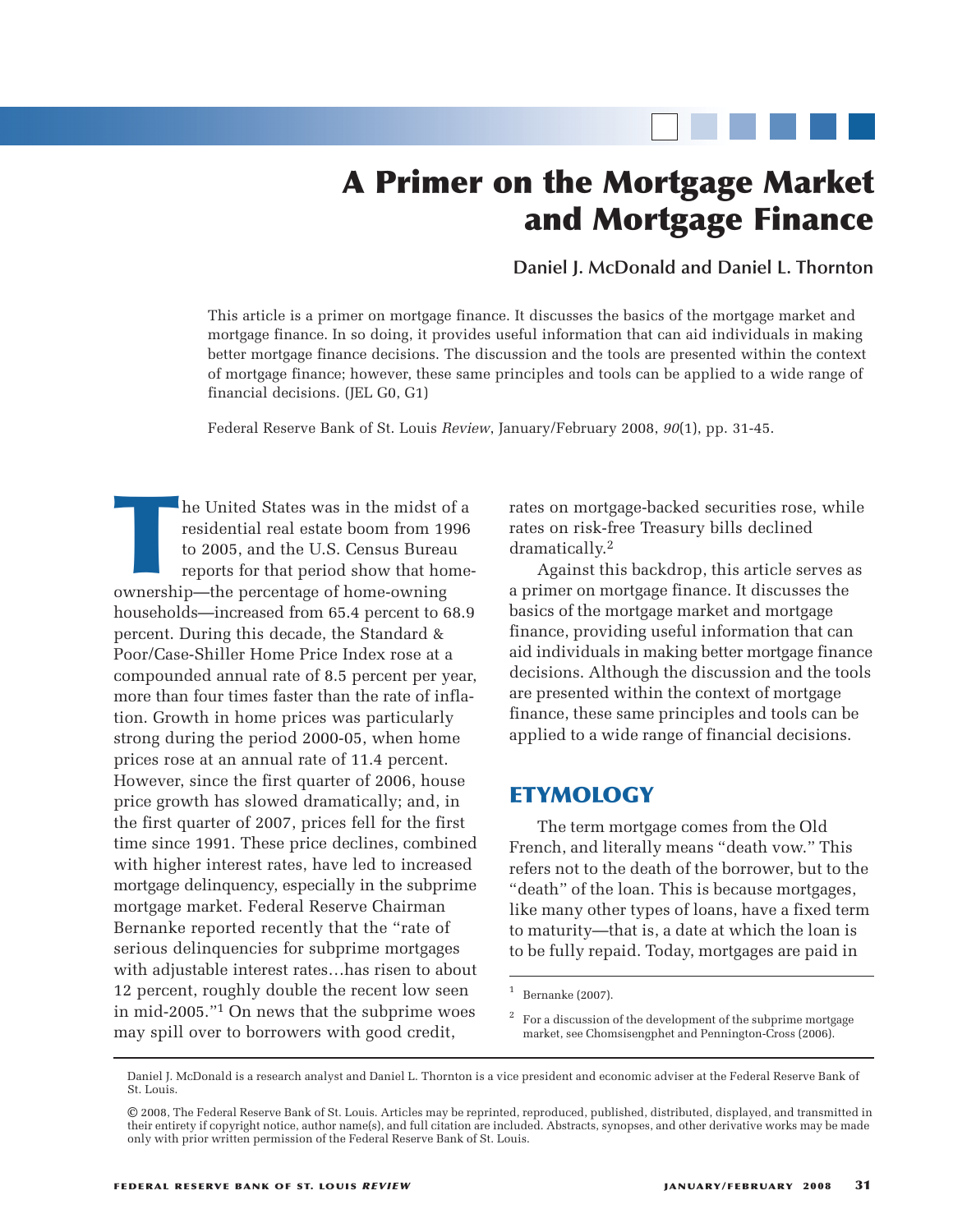installments (most often, monthly), so that the loan is repaid over time rather than as a lump sum on the maturity date. The word for this repayment is *amortization*, which derives from the Middle English for "kill." It refers not to the borrower's murder, but to "killing off" the mortgage by paying it down over time. The morbid etymology of these real estate terms must have some subliminal impact on potential borrowers, as many continue to find the process of getting a mortgage unnerving; however, a mortgage is nothing to be afraid of, as we hope to demonstrate in the remainder of this article.

# **MORTGAGE BASICS**

"Mortgage" is nothing more than the name given to a particular type of loan; in this case, a real estate loan. 3 Like any other loan, it is really an IOU—that is, a promise to repay a sum of money received today at some future time. Although the names of loans change for a variety of reasons, they all have the same basic characteristics: the loan amount, the loan term, the schedule for repayment, and the contract interest rate.

The amount of a loan is just that—a sum of money that the borrower receives upon signing the loan agreement. The term (or maturity) of the loan is the length of time over which the loan amount is to be repaid. The schedule for repayment simply states *how* the loan is to be repaid. Loans can be repaid in installments over the term of the mortgage, in a lump sum at the terminal date of the contract, or in some combination of installments and a final lump sum payment. In the case of mortgages, auto loans, and other consumer loans, the convention is that the loan is repaid in fixed periodic payments, typically monthly. The contract interest rate is the interest rate that the borrower pays the lender in exchange for having the money today.

There are two risks associated with lending. The first, called *default risk*, is the possibility

that the borrower fails to repay the loan. The second, called *market risk*, arises when interest rates change over time. If market interest rates rise after the lender has offered a mortgage contract, not only will the lender earn less interest than he would have had he waited and lent at the higher interest rate, but the market value of the investment will decline. Of course, the reverse is also true: If market interest rates fall, the lender will earn more interest than if he waited and the market value of his investment will increase. The *risk* is due to the fact that it is very difficult to predict whether interest rates will rise or fall. The lender also risks losing the higher interest he would earn if the individual decides to refinance the loan at a lower rate.

The prospect of default has led societies to develop laws and mechanisms to protect the lender. One of these is collateral—an asset owned by the borrower that becomes the lender's in the event that the borrower fails to repay the loan. In the case of mortgages, the collateral is nearly always the property being purchased. Loan agreements may also contain a variety of restrictions. Some of these are intended to protect the lender, while others protect the borrower. For example, in the past, many mortgages were "assumable," meaning that if the borrower sold the house, the mortgage could be assumed or transferred to the new owner. This hurt lenders when interest rates rose because the new owner could get a "belowmarket interest rate" by assuming the previous mortgage. Today, mortgages are typically not assumable. There was also a time when many mortgages (and other consumer loan contracts) had a prepayment penalty. That is, the lender could assess a fee if the borrower repaid the loan before the terminal date of the contract. Presentday mortgage contracts typically stipulate that there is no penalty for paying the loan off before its maturity date.

## *Types of Mortgages*

There are a number of different types of mortgages, but the most common are the *fixed-rate mortgage* and the *adjustable-rate mortgage* (or ARM). Other types tend to be combinations of

Legally speaking, the loan takes the form of a note and the mortgage per se is the agreement that secures the note by pledging the real estate as collateral. It is commonplace to refer to both the note and mortgage agreement that secures the note as the "mortgage."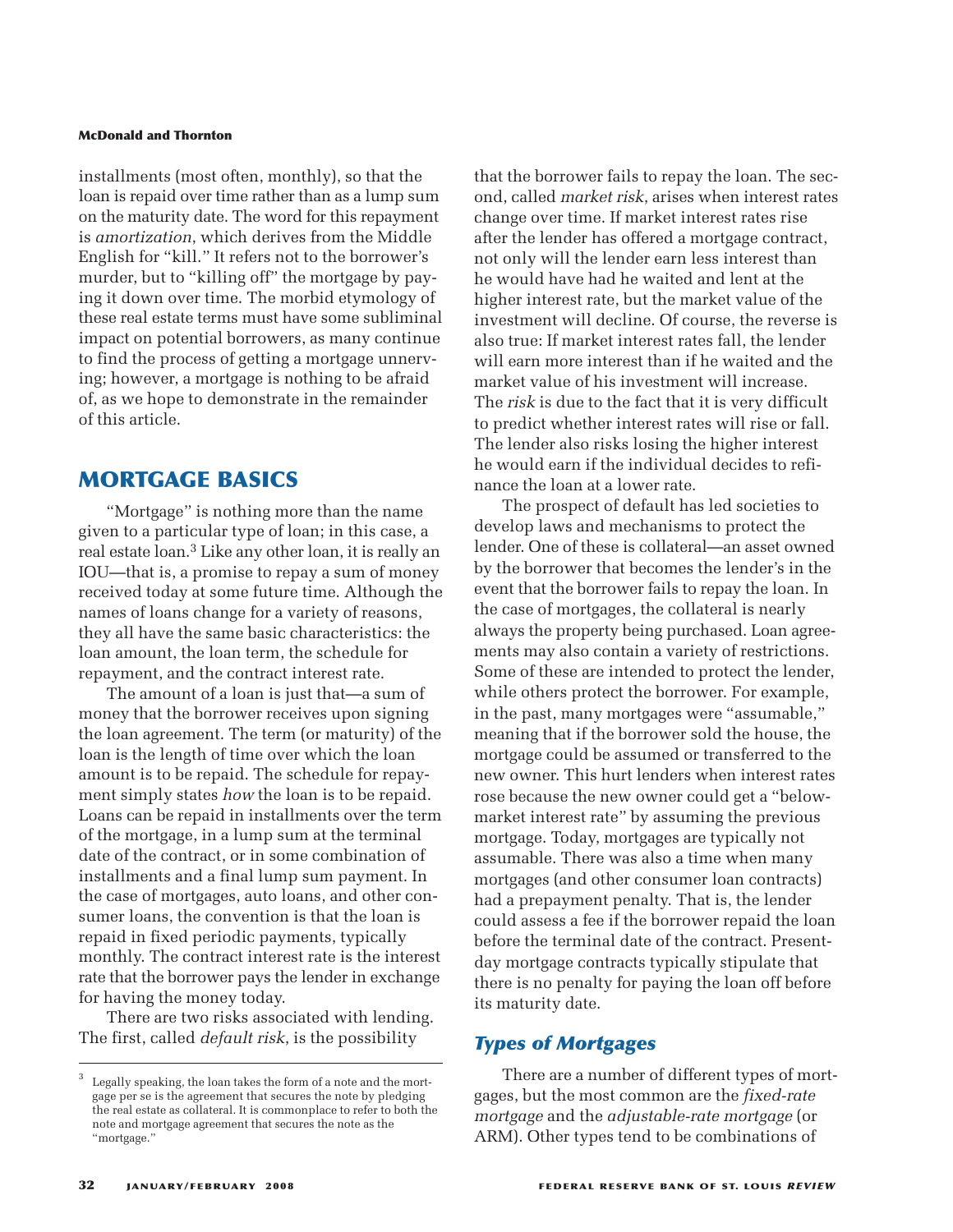

## **Figure 1**

**Market Share of Fixed-Rate Mortgages and Contract Interest Rate**

these two. Fixed-rate mortgages are by far the most common type of mortgage, accounting for about 70 percent of the total mortgage market. Figure 1 shows the percentage of the total mortgage market accounted for by 15- and 30-year fixed-rate mortgages since 1990 as well as the average contract interest rate. One would expect that lower contract interest rates would lead to a higher percentage of fixed-rate mortgages, as borrowers try to lock in low rates. This relationship seems to hold true over most of the period, but breaks down after 2002. The benefits of a fixedrate mortgage are as follows: (i) the monthly payment (interest and principal) is constant for the term of the mortgage and (ii), regardless of the behavior of market interest rates, the interest rate paid by the borrower is the same for the life of the loan.

ARMs, however, have interest rates that vary over the term of the loan in step with some index. The two most common indices are the Eleventh Federal Home Loan Bank Board District Cost of Funds Index (COFI) and the National Cost of Funds Index. ARMs have various features depending on the mortgage broker. Most often, an introductory rate is fixed for a period of time ranging from 2 to 5 years. Following this period, the

interest rate will rise or fall with the index (plus a fixed markup called the *margin*) at some specified time interval, generally every six months. Typically, the amount that the interest rate can rise or fall in a particular interval is limited and upper and lower bounds for the interest rate over the life of the loan are set.

Rates on ARMs are lower than on otherwise equivalent fixed-rate mortgages. The reason is that the borrower is bearing some of the market risk. Market risk arises because of the inverse (or negative) relationship between interest rates and bond prices. Specifically, if the market interest rate rises, the value of the bond (mortgage) falls and vice versa. For example, consider the effect of an increase in the market interest rate on the market value of a 30-year, \$200,000, 5 percent fixed-rate mortgage. The price of the 30-year mortgage decreases by \$20,925.31 (from \$200,000 to \$179,074.69) if the market interest rate rises from 5 percent to 6 percent. If the holder of the mortgage were to sell it, they would suffer what is referred to as a capital loss. Moreover, the price of a longer-term mortgage falls by more than the price of a shorter-term mortgage for a given increase in market interest rates. For example, the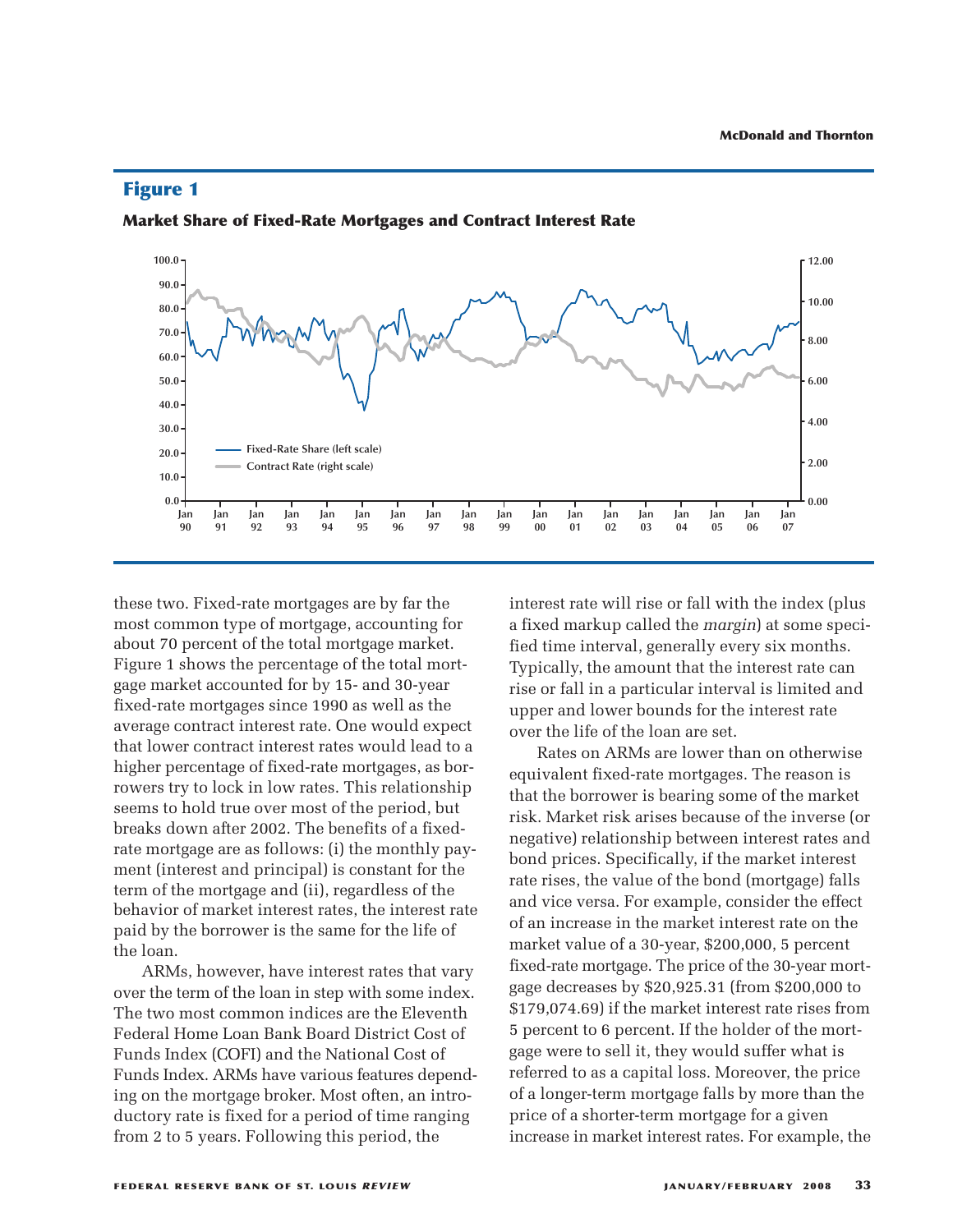## **Table 1**

**Comparing Effective Interest Rates on Fixed- and Adjustable-Rate Mortgages (assuming an LTV ratio between 0.8 and 0.9)**

**SOURCE: Federal Housing Finance Board, historical summary tables, by loan to price ratio; www.fhfb.gov/Default.aspx?Page=53.**

price of a 5-year mortgage would have decreased by just \$4,774.97 (from \$200,000 to \$195,225.03) with the same increase in the interest rate (from 5 percent to 6 percent). Because mortgages have maturities that are relatively long—up to 30 years, they have a relatively high degree of market risk.

Of course, the reverse is also true. If the market interest rate were to fall, the value of the mortgage would rise and the holder of the mortgage would realize a capital gain. The problem is that interest rates are extremely difficult to predict. If the markets were populated by investors who are indifferent to whether they sustain a capital loss or a capital gain (i.e., indifferent to risk), the fact that bond prices and interest rates are inversely related would not be an issue. Interest rates would be invariant to the maturity of the asset. However, financial markets are populated by risk-adverse lenders (i.e., those more concerned with suffering a capital loss than a getting a capital gain). Consequently, there is a *risk premium* on bonds (including mortgages) that increases as the term of the loan increases. The risk premium is tiny—essentially zero—for loans of only a few months. The risk premium for 30-year loans can be fairly large, depending on market circumstances.

Because the interest rates on ARMs adjust over the term of the loan, ARMs have less market risk than the corresponding fixed-rate loan with the same maturity. Consequently, with an ARM, some of the market risk associated with mortgage lending is assumed by the borrower. As noted earlier, like anything else, risk is priced. Hence, ARMs have an initial rate that is lower than the rate on an otherwise equivalent-maturity fixedrate loan. Table 1 shows the annual average difference between the initial rates on conforming fixed-rate mortgages and ARMs from 1997 to 2004. The differences vary from year to year, but range from about 50 to about 100 basis points. $^4$ Because ARMs have a lower initial interest rate, they are particularly good for individuals who plan either to sell their house or pay off the loan after a short period of time.

# **THE MORTGAGE MARKET**

The *mortgage market* is a phrase that describes a vast array of institutions and individuals who are involved with mortgage finance in one way or another. This market is broken down into two separate yet connected entities: the *primary mortgage market* and the *secondary mortgage market*. The primary mortgage market is a market where new mortgages are originated. The secondary mortgage market is a market where existing mortgages are bought and sold. Historically, the secondary mortgage market was small and relatively inactive. Two entities, the Federal National

<sup>4</sup> One basis point is one one-hundredth of a percentage point.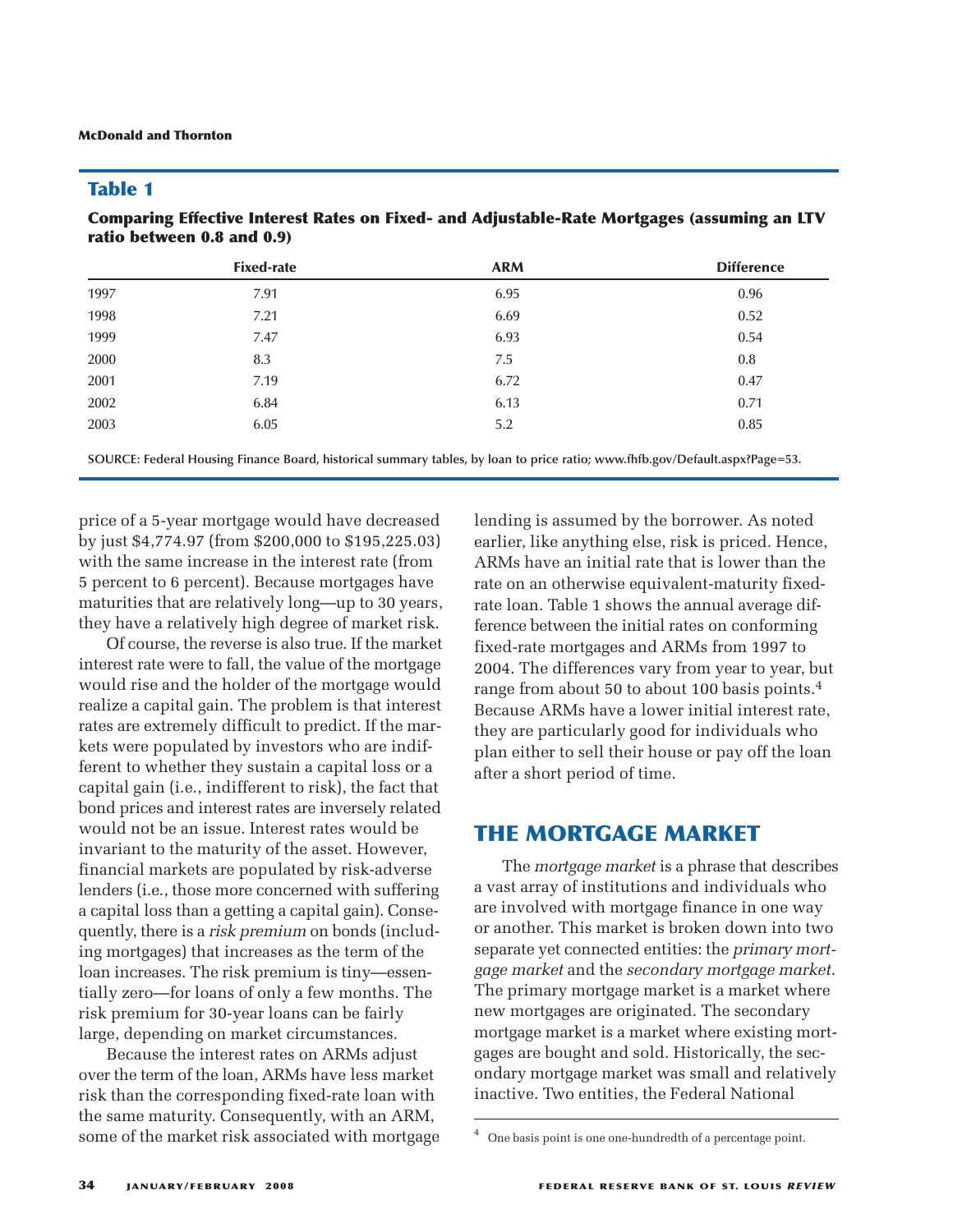## **Figure 2**



#### **Secondary Market Activity of Total Mortgage Loans**

Mortgage Association (Fannie Mae) and the Federal Home Loan Mortgage Corporation (Freddie Mac), have changed that. 5 These firms were chartered by Congress to create a secondary market in residential mortgages. They are private companies and not part of the U.S. government; however, they are called government-sponsored enterprises (GSEs) because the government places looser restrictions on them relative to fully private companies. Specifically, Fannie Mae and Freddie Mac are exempt from state and local taxes (except property taxes) and have conditional access to a \$2.25 billion line of credit from the U.S. Treasury.

Fannie Mae and Freddie Mac issue debt and use the proceeds from the sale of their debt to purchase mortgages in the secondary market. Although the debt that they issue is not backed by the full faith and credit of the United States government—i.e., is not explicitly government

debt—GSE debt typically trades at interest rates only a few basis points more than that of otherwise equivalent government debt. This suggests that investors believe that the United States government would honor GSE debt in the event of a crisis.

Because of Fannie Mae and Freddie Mac and the increased sophistication of U.S. financial markets more generally, the secondary market in residential mortgages expanded rapidly in the 1990s and now plays a major role in residential finance. Figure 2 shows the growth of the secondary mortgage market since 1989 on the left axis. The right axis displays the percentage of secondary market value created by GSEs. Although the GSEs account for much of the secondary mortgage market growth in the late 20th century, their influence has decreased sharply in recent years as more and more private firms have entered the market. Before the growth of the secondary mortgage market, banks and savings and loan associations made most of the residential real estate loans.

<sup>5</sup> For a more detailed discussion of the evolution of the secondary mortgage market, see Gerardi, Rosen, and Willen (2007), Frame and White (2005), and Green and Wachter (2005).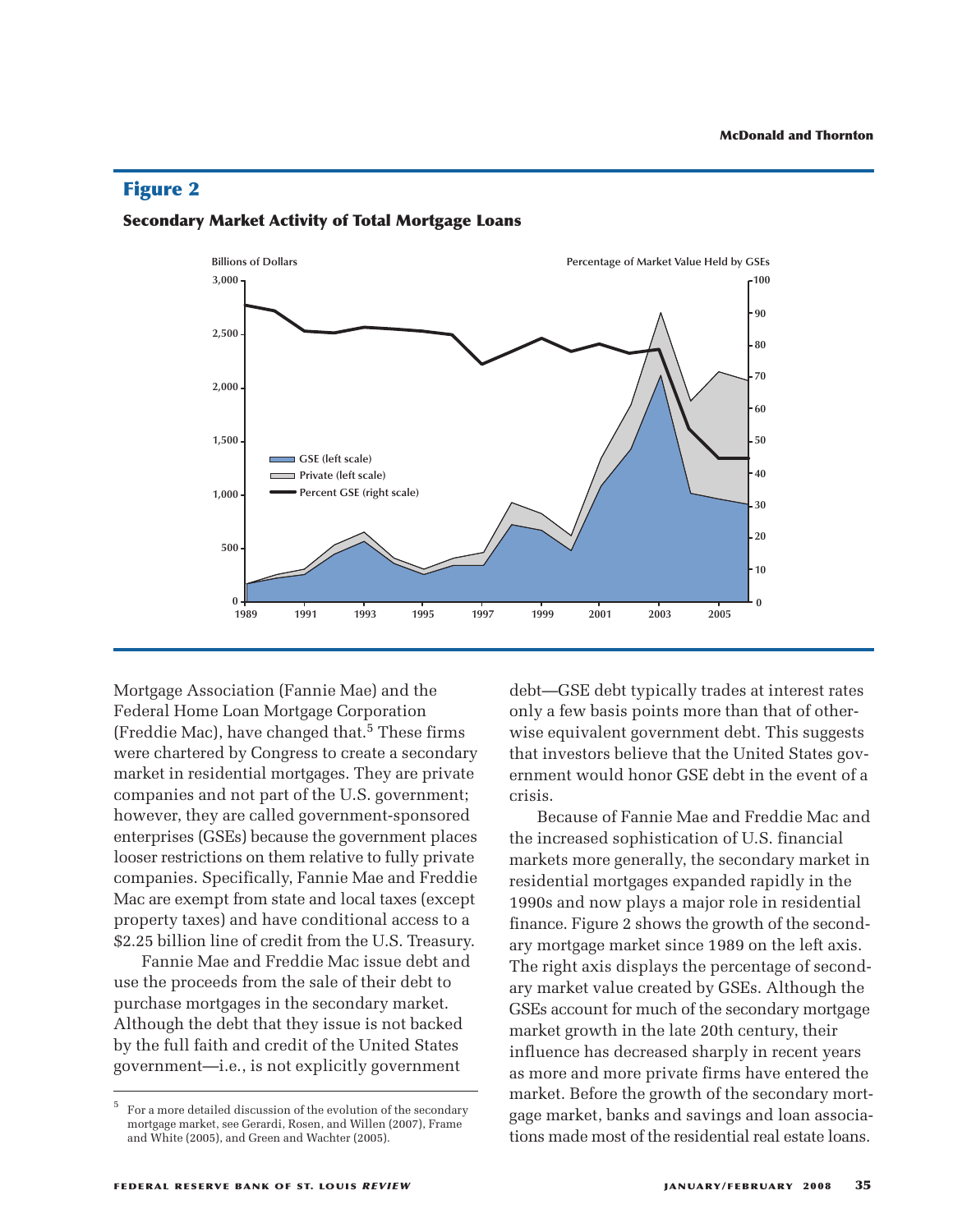Most often, they originated the loan, serviced the loan contract, and actually lent the money. The growth of the secondary market has resulted in increased specialization in mortgage finance. It is now frequently the case that the originator of the loan does not hold it until maturity. They take applications and do all of the necessary credit checks and paper work until the time that the loan is *closed* (i.e., the loan agreement is signed). In many cases the mortgage originator initially makes the loan; however, their intention is to sell the loan quickly. Such firms generate earnings from the fees they charge. The individual or entity that purchases the mortgage is actually making the loan. It is also the case that the entity that makes the loan does not necessarily service the loan contract—that is, collect the periodic interest and principal payments, notify the borrower of overdue payments, keep records, and make property tax and homeowner's insurance payments. Instead, other firms charge a fee for providing these services. In some cases, loans are sold individually, while in other cases they are packaged together and sold as a single asset. The practice of consolidating loans or other debt instruments into single assets or securities is called *securitization*. Securitization is now common in the mortgage market. Mortgage-backed securities, as these assets are called, are bought and sold in financial markets much like stocks or IOUs from private companies or the government: for example, corporate bonds, government Treasury bills and bonds, commercial paper, and negotiable certificates of deposit.

To limit the risk of default, Fannie Mae and Freddie Mac place restrictions on the mortgage debt that they will purchase. Factors that play an important role in assessing the risk of a particular loan are as follows: the payment-to-income ratio, the debt-to-income ratio, the loan-to-value ratio, and the size of the loan. The payment-to-income ratio is the monthly loan payment including real estate taxes divided by the borrower's monthly income. The debt-to-income ratio is the ratio of all monthly debt expenses to monthly gross income. The loan-to-value, or LTV, ratio is the loan amount divided by the estimated (or appraised) value of the property where the difference between the

estimated property value and the loan amount is the down payment.

There are no hard and fast rules about limits to these ratios because other factors, such as an individual's credit history, enter in to the determination of an individual's creditworthiness; however, there are some guidelines. Traditionally, a payment-to-income ratio much larger than 25 percent or a debt-to-income ratio of more than about 36 percent is considered cause for concern. A loan is considered "conventional" or "conforming" if the LTV ratio is 80 percent or smaller. As a general rule, the higher these ratios are, the greater is the risk of default. Loans made to borrowers that have ratios significantly larger than those stated above or other impairments, such as low credit scores, are considered subprime. 6 Fannie Mae and Freddie Mac do not purchase loans that exceed a certain amount. The maximum loan amount changes yearly based on the results of a survey by the Federal Housing Finance Board. For a one-family home in the lower forty-eight states in 2007, the maximum loan amount is \$417,000. Loans larger than this amount are referred to as *jumbo loans*. Taken together, these guidelines and requirements give lenders an idea of the level of risk that the secondary market is willing to bear.

Like anything else, risk has a price. Lenders compensate for making higher-risk loans by charging a higher interest rate. There are a number of ways this can be done. The most obvious is that the lender merely charges a higher interest rate on more-risky mortgage loans—the greater the risk of default, the higher the rate. Hence, it is not surprising that on average subprime loans have a higher stated interest rate than conventional loans. There are other ways to charge a higher effective rate, however. For example, in the case of an LTV ratio that is greater than 80 percent, the lender often requires the borrower to purchase private mortgage insurance (PMI), whereby a third party bears the risk of default. The borrower may prefer this option to paying a higher mortgage rate because once the LTV ratio reaches 80 percent (either by an appreciation of the property value

<sup>6</sup> For more details, see Chomsisengphet and Pennington-Cross (2006).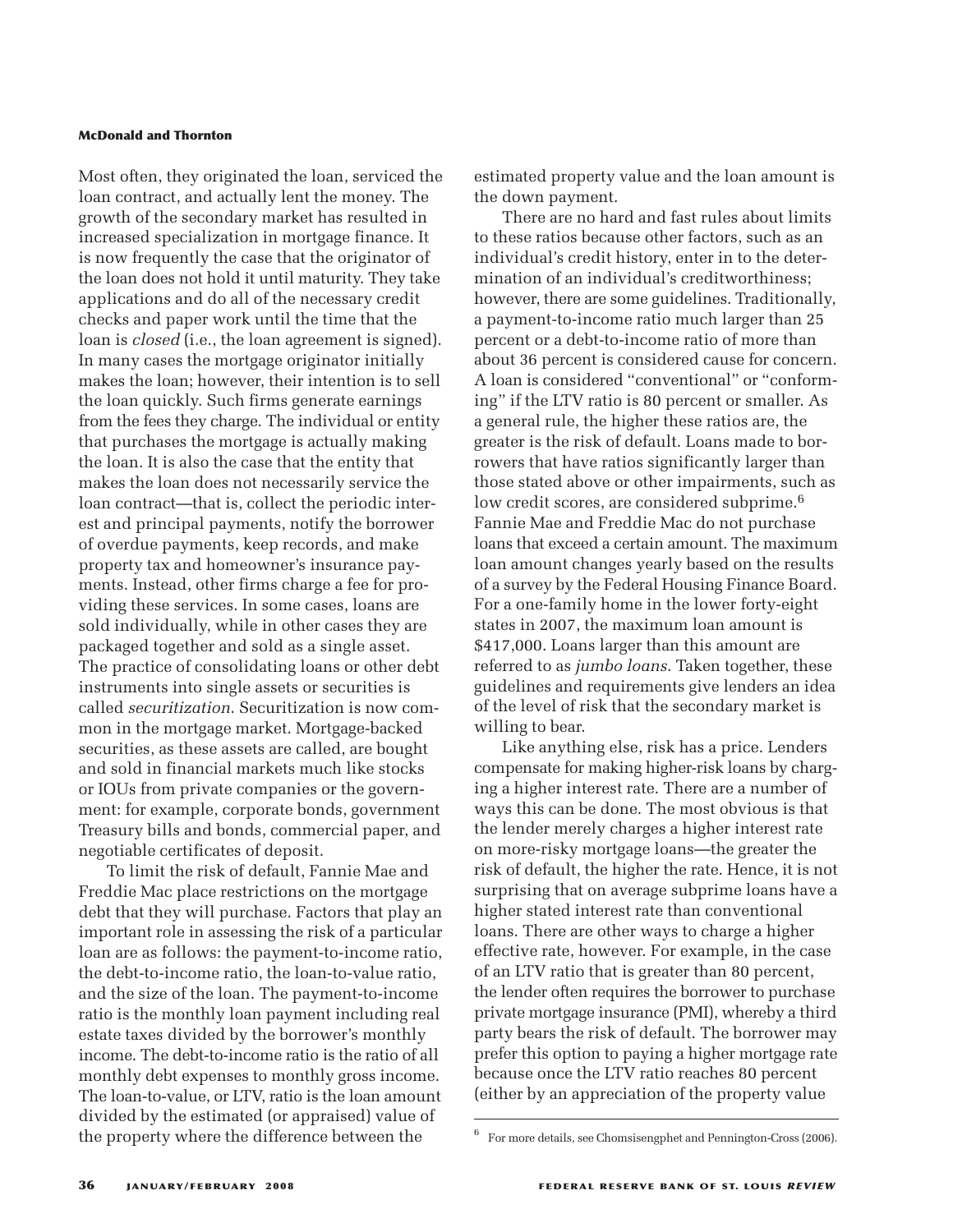or a reduction in the loan balance over time), the PMI can be discontinued.

The lender is also protected if the borrower achieves an LTV ratio of 80 percent by taking a second mortgage to make up the difference. For example, the borrower may have an 80-10-10 mortgage, indicating that 80 percent of the loan is financed by the first mortgage, 10 percent is financed by a second mortgage, and 10 percent is a down payment. Even smaller down payments, including no down payment at all, are possible. Such loans are frequently, but not always, subprime. Because the second mortgage is subordinate to the first—meaning that in the case of default, it is repaid only after the first mortgage is repaid—the holder of the second mortgage bears most of the default risk. Consequently, the interest rate on the second mortgage is higher than that on the first. Borrowers may benefit from using this method, however, because the second mortgage typically has a shorter maturity than the first. Hence, once the second mortgage is paid off, the borrower has only the lower-interest first mortgage. In any event, borrowers with LTV ratios greater than 80 percent can expect to pay more either by paying a higher rate on the first mortgage, by taking out PMI, or by having a higherinterest second mortgage. Mortgage borrowers with LTV ratios less than 80 percent do not, however, typically receive significantly lower interest rates. The reason is that the default risk is very small when the LTV ratio is 80 percent. Lenders know that with this LTV ratio, it is very likely that they will be able to recover all or nearly all of the loan balance in the event of a default. Consequently, a smaller LTV ratio provides essentially no reduction in default risk; hence, there is no reason for the lender to compensate the borrower by giving the borrower a lower interest rate.

The existence of a secondary mortgage market is beneficial to both the borrower and the lender. For the borrower, robust mortgage trading allows for more intense competition; 20 or 30 years ago, local financial institutions were the only option for some borrowers. Today, borrowers have access to national (and even international) sources of mortgage finance. Additionally, the Internet has provided an outlet to quickly compare mortgage

rates. Investors also benefit by having a wider range of investments that they can use to diversify their portfolio. Moreover, a well-functioning secondary mortgage market allows investors to realign their portfolios as circumstances change.

# **MORTGAGE FINANCE**

Now that we have discussed some facts about mortgages and the mortgage market, it is time to discuss the nuts and bolts of mortgage payment schedules and the real effective interest rate that one pays when taking out a mortgage. We begin our discussion by showing how the fixed, monthly payment on a fixed-rate mortgage is determined. To make the discussion as concrete as possible, we consider a borrower who wants a \$200,000, 30-year, fixed-rate mortgage with a contract interest rate of 6 percent annually. The question is how much will this borrower have to pay each month to pay off the loan in 30 years? The answer, \$1,199.10, is obtained from the formula *MP* a fixed-rate mortgage<br> *r* a fixed-rate mortgage<br> *r* a borrower who wan<br> *xed*-rate mortgage with<br>
6 percent annually. The<br> *r* will this borrower have<br> *i* will this borrower have<br> *i* sobtained from the form<br> *MP* fixed-rate mortgage is de<br>iscussion as concrete as p<br>borrower who wants a \$:<br>rate mortgage with a controcent annually. The ques<br>all this borrower have to p<br>off the loan in 30 years? The<br>btained from the formula<br>=  $MB_0(1+r)^$ 

(1) 
$$
MP = MB_0 (1+r)^n \frac{r}{(1+r)^n - 1}
$$

where *MP* is the monthly mortgage payment,  $MB<sub>0</sub>$  is the initial mortgage balance—the amount borrowed—*n* is the number of months over which the loan is amortized, and *r* is the monthly interest rate (annual interest rate divided by twelve). Consequently, the monthly payment is b-year, inxed-rate mortgage with<br>st rate of 6 percent annually. The<br>ow much will this borrower have<br>nonth to pay off the loan in 30 yea<br>1,199.10, is obtained from the fc<br>1,199.10, is obtained from the fc<br>1,199.10, is obta  $\frac{1}{2}$ <br>frower ha<br>n in 30 ye<br>from the f<br> $\frac{1}{2}$ <br> $\frac{1}{2}$ <br> $\frac{1}{2}$ <br> $\frac{1}{2}$ <br> $\frac{1}{2}$ <br> $\frac{1}{2}$ <br> $\frac{1}{2}$ <br> $\frac{1}{2}$ <br> $\frac{1}{2}$ <br> $\frac{1}{2}$ <br> $\frac{1}{2}$ <br> $\frac{1}{2}$ <br> $\frac{1}{2}$ <br> $\frac{1}{2}$ <br> $\frac{1}{2}$ <br> $\frac{1}{2}$ <br> $\frac{1}{2}$ <br> $\frac{1}{2}$ stion is<br>
nay each<br>
ne answer<br>
a<br>
ment,<br>
ne amount<br>
wer whic!<br>
ly interes<br>
elve).<br>
= \$1,199.10.

$$
MP =
$$
  
\$200,000(1+0.06 / 12)<sup>360</sup>  $\left[ \frac{0.06 / 12}{(1+0.06 / 12)^{360} - 1} \right] = $1,199.10$ 

This formula may seem complicated, but it has an intuitive explanation. The first part of the formula,  $MB_0(1 + r)^n$ , is just the total outstanding balance if someone borrowed \$200,000 and made no payments for 30 years. It demonstrates the effect of what is called *compound interest*—that is, accumulating interest on both the principal and the interest in the previous month every month for 30 years. To illustrate, assume that no payment is made during the first month. The outstanding balance at the end of the first month,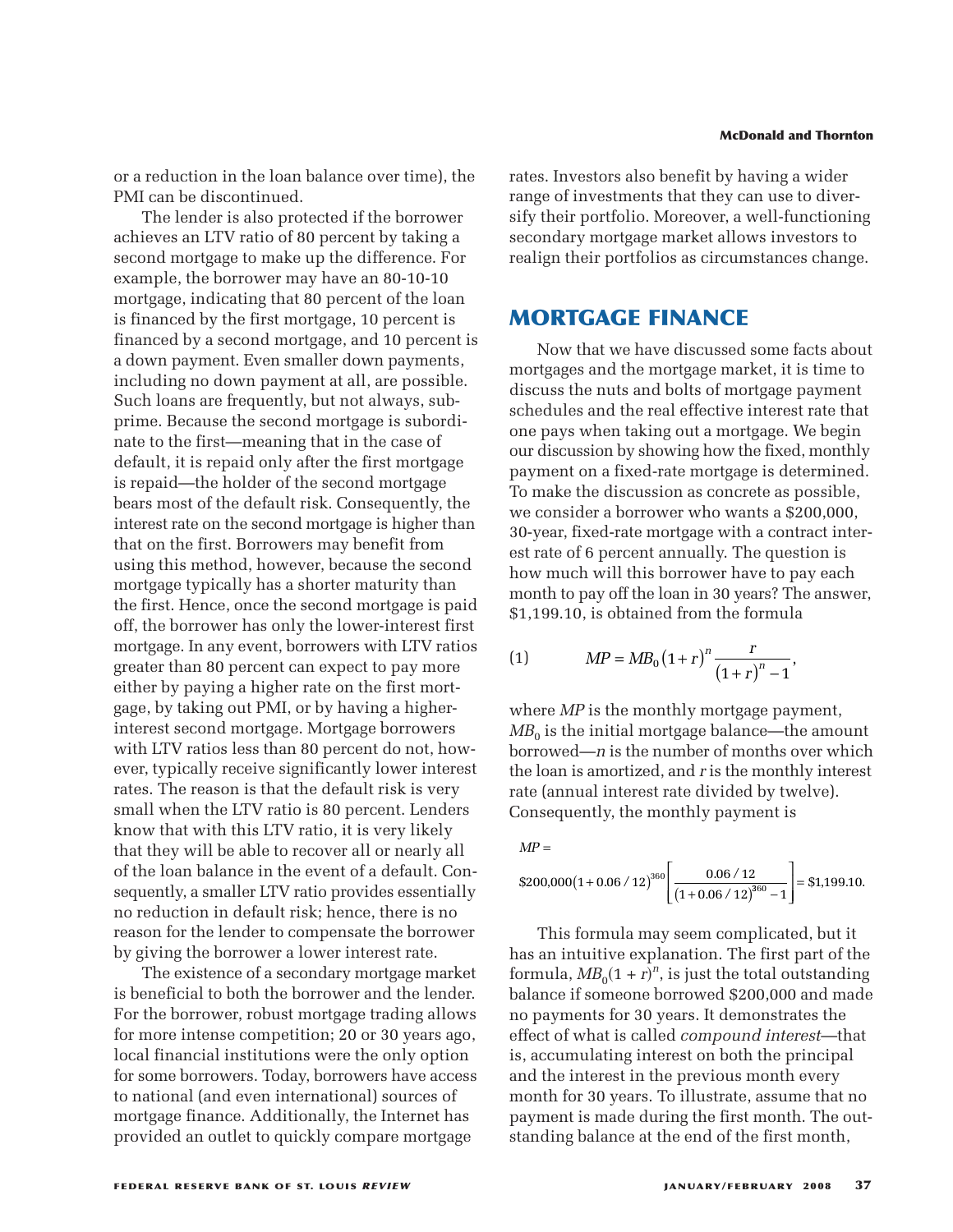*MB*<sub>1</sub>, would be \$201,000 = \$200,000 + \$200,000  $(0.005)$ , i.e.,  $MB_1 = MB_0 + rMB_0$ . Note that this expression can be rewritten more compactly as  $MB_1 = MB_0(1 + r)$ , i.e., \$200,000(1.005) = \$201,000. If no payment were made the next month, by the end of the second month the total amount owed,  $MB_2$ , would be \$201,000 + \$201,000(0.005) =  $$201,000(1.005) = $202,005$ —the amount of the initial loan, plus \$1,000 in interest for the first month and \$1,005 in interest the second month. Note that the additional \$5 for the second month is interest paid on the \$1,000 in interest owed at the end of the first month—earning interest on interest, i.e., "compound interest." Also, note that the amount owed at the end of the second month could be written more compactly as \$200,000  $(1.005)^2 = $202,005$ , i.e.,  $\overline{MB}_2 = \overline{MB}_1(1+r) =$  $MB_0(1 + r)(1 + r) = MB_0(1 + r)^2$ . This process generalizes to any number of months so that the end of the<br>
re compactly  $\varepsilon$ <br>
i.e.,  $MB_2 = MB$ <br>  $BB_0(1+r)^2$ . This<br>
per of months  $\varepsilon$ <br>  $= MB_0(1+r)^m$ .

$$
(2) \t\t\t\tMB_m = MB_0(1+r)^m.
$$

Equation (2) is the equation for compound interest. In the case of our 30-year mortgage example, if no payments were made for the life of the loan, the balance at the end of 30 years would be  $$200,000(1.005)^{360} = $1,204,515.04.$ 

The second part of the monthly payment equation,  $r/[(1 + r)^n - 1]$ , aggregates the effects of monthly interest and principal payments. It reflects the fact that rather than letting the interest accumulate over time, the fixed monthly payment covers all of the interest accrued during the month and pays off part of the principal. Instead of owing \$201,000 at the end of the first month of the mortgage if no monthly payment were made, the individual who makes monthly payments would owe  $$199,800.90 = $201,000 - $1,199.10$ . Each successive month, more of the fixed monthly payment goes to principal and less goes to interest as the principal balance declines. An *amortization schedule* for our hypothetical loan is presented in Table 2. Notice that it takes a long time to repay the principal. After 10 years of the 30-year mortgage, only about 16 percent of the principal has been repaid. It takes 21 years before half of the principal has been repaid.

## *Annual Percentage Rate*

The analysis above is based on the contract rate on the mortgage. The effective rate on the mortgage can be higher—in some cases, considerably higher. The purpose of this section is to discuss the factors that affect the effective rate that is paid on a mortgage. To help borrowers compare the cost of borrowing, the Truth in Lending Act requires that lenders disclose the *annual percentage rate*, or APR. The Federal Truth in Lending Act was contained in the Consumer Credit Protection Act of 1968. This act is implemented by the Board of Governors of the Federal Reserve System with Regulation Z. Among other things, Regulation Z requires that all lenders disclose the APR on credit to potential borrowers. The purpose of the APR is to make the interest costs of loans with different structures, fees, etc., comparable. However, because loans can differ in many ways, the stated APR may not reflect the actual interest rate paid by the borrower. We begin by discussing the rationale for the APR and its calculation. We then discuss reasons and situations where the stated APR will not reflect the true interest rate paid by the borrower.

**Calculating the APR.** To understand the calculation of the APR, it is necessary to show how to determine the current price of any asset. Basically, the value of any asset is equal to the *present value* of the income it generates over time. The idea of present value is closely related to the idea of compound interest covered here previously. Compound interest answers the question: If I invest a sum of money (say \$200,000) today, how much will I have at some future date (say 30 years from now) if the annual interest rate is *r* percent (say 6 percent)? In our mortgage example, the question was fundamentally the same—if I borrow \$200,000 today at an interest rate of 6 percent, how much will I owe in 30 years if I make no monthly payments? Our answer was \$1,204,515.04.

Present value asks the reverse question: If I am to get a sum of money (say \$1,204,515.04) at some future date (say 30 years from now), how much would it be worth to me today if the annual interest rate is 6 percent? Now of course the answer is \$200,000. Hence, the present value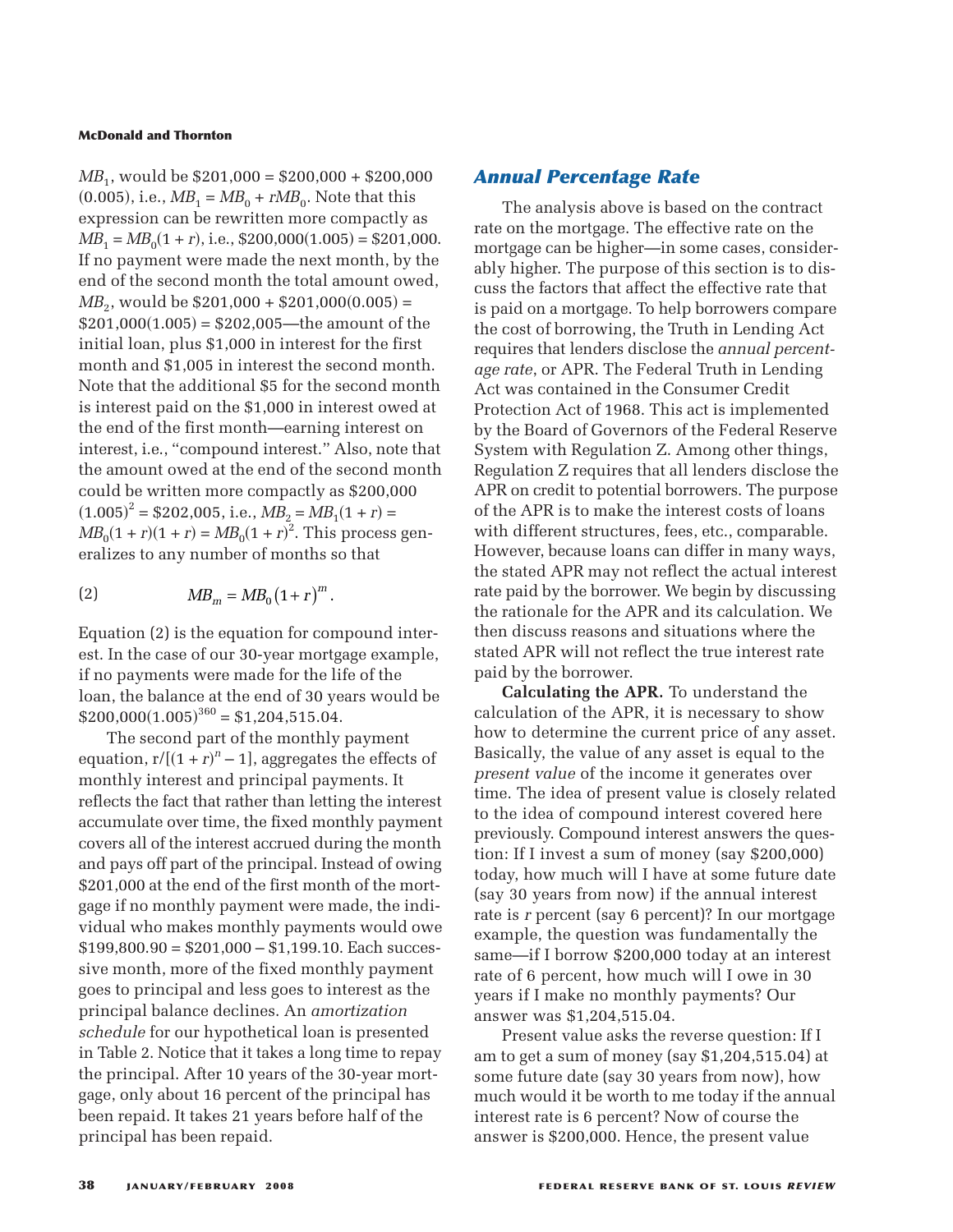# **Table 2**

# **Partial Amortization Table for a 6 Percent Fixed-Rate Mortgage**

| <b>Month</b>   | <b>Beginning</b><br>mortgage balance | <b>Monthly</b><br>payment | <b>Interest</b><br>for month | <b>Principal</b><br>repayment | <b>Ending</b><br>mortgage balance |
|----------------|--------------------------------------|---------------------------|------------------------------|-------------------------------|-----------------------------------|
| 1              | \$200,000.00                         | \$1,199.10                | \$1,000.00                   | \$199.10                      | \$199,800.90                      |
| $\overline{2}$ | 199,800.90                           | 1,199.10                  | 999.00                       | 200.10                        | 199,600.80                        |
| 3              | 199,600.80                           | 1,199.10                  | 998.00                       | 201.10                        | 199,399.71                        |
| 4              | 199,399.71                           | 1,199.10                  | 997.00                       | 202.10                        | 199,197.60                        |
| 5              | 199,197.60                           | 1,199.10                  | 995.99                       | 203.11                        | 198,994.49                        |
| 6              | 198,994.49                           | 1,199.10                  | 994.97                       | 204.13                        | 198,790.36                        |
| $\overline{7}$ | 198,790.36                           | 1,199.10                  | 993.95                       | 205.15                        | 198,585.21                        |
| 8              | 198,585.21                           | 1,199.10                  | 992.93                       | 206.17                        | 198,379.04                        |
| 9              | 198,379.04                           | 1,199.10                  | 991.90                       | 207.21                        | 198,171.83                        |
| $10\,$         | 198,171.83                           | 1,199.10                  | 990.86                       | 208.24                        | 197,963.59                        |
| 11             | 197,963.59                           | 1,199.10                  | 989.82                       | 209.28                        | 197,754.31                        |
| 12             | 197,754.31                           | 1,199.10                  | 988.77                       | 210.33                        | 197,543.98                        |
| 35             | 192,641.11                           | 1,199.10                  | 963.21                       | 235.90                        | 192,405.22                        |
| 36             | 192,405.22                           | 1,199.10                  | 962.03                       | 237.07                        | 192,168.14                        |
| 59             | 186,641.83                           | 1,199.10                  | 933.21                       | 265.89                        | 186,375.94                        |
| 60             | 186,375.94                           | 1,199.10                  | 931.88                       | 267.22                        | 186,108.71                        |
| 118            | 168,447.40                           | 1,199.10                  | 842.24                       | 356.86                        | 168,090.54                        |
| 119            | 168,090.54                           | 1,199.10                  | 840.45                       | 358.65                        | 167,731.89                        |
| 120            | 167,731.89                           | 1,199.10                  | 838.66                       | 360.44                        | 167,371.45                        |
| 121            | 167,371.45                           | 1,199.10                  | 836.86                       | 362.24                        | 167,009.21                        |
| 122            | 167,009.21                           | 1,199.10                  | 835.05                       | 364.06                        | 166,645.15                        |
| 238            | 109,964.76                           | 1,199.10                  | 549.82                       | 649.28                        | 109,315.48                        |
| 239            | 109,315.48                           | 1,199.10                  | 546.58                       | 652.52                        | 108,662.96                        |
| 240            | 108,662.96                           | 1,199.10                  | 543.31                       | 655.79                        | 108,007.17                        |
| 241            | 108,007.17                           | 1,199.10                  | 540.04                       | 659.07                        | 107,348.11                        |
| 242            | 107,348.11                           | 1,199.10                  | 536.74                       | 662.36                        | 106,685.75                        |
| 251            | 101,266.24                           | 1,199.10                  | 506.33                       | 692.77                        | 100,573.47                        |
| 252            | 100,573.47                           | 1,199.10                  | 502.87                       | 696.23                        | 99,877.23                         |
| 253            | 99,877.23                            | 1,199.10                  | 499.39                       | 699.71                        | 99,177.52                         |
| 254            | 99,177.52                            | 1,199.10                  | 495.89                       | 703.21                        | 98,474.30                         |
| 355            | 7,070.36                             | 1,199.10                  | 35.35                        | 1,163.75                      | 5,906.61                          |
| 356            | 5,906.61                             | 1,199.10                  | 29.53                        | 1,169.57                      | 4,737.04                          |
| 357            | 4,737.04                             | 1,199.10                  | 23.69                        | 1,175.42                      | 3,561.63                          |
| 358            | 3,561.63                             | 1,199.10                  | 17.81                        | 1,181.29                      | 2,380.33                          |
| 359            | 2,380.33                             | 1,199.10                  | 11.90                        | 1,187.20                      | 1,193.14                          |
| 360            | 1,193.14                             | 1,199.10                  | 5.97                         | 1,193.14                      | $0.00\,$                          |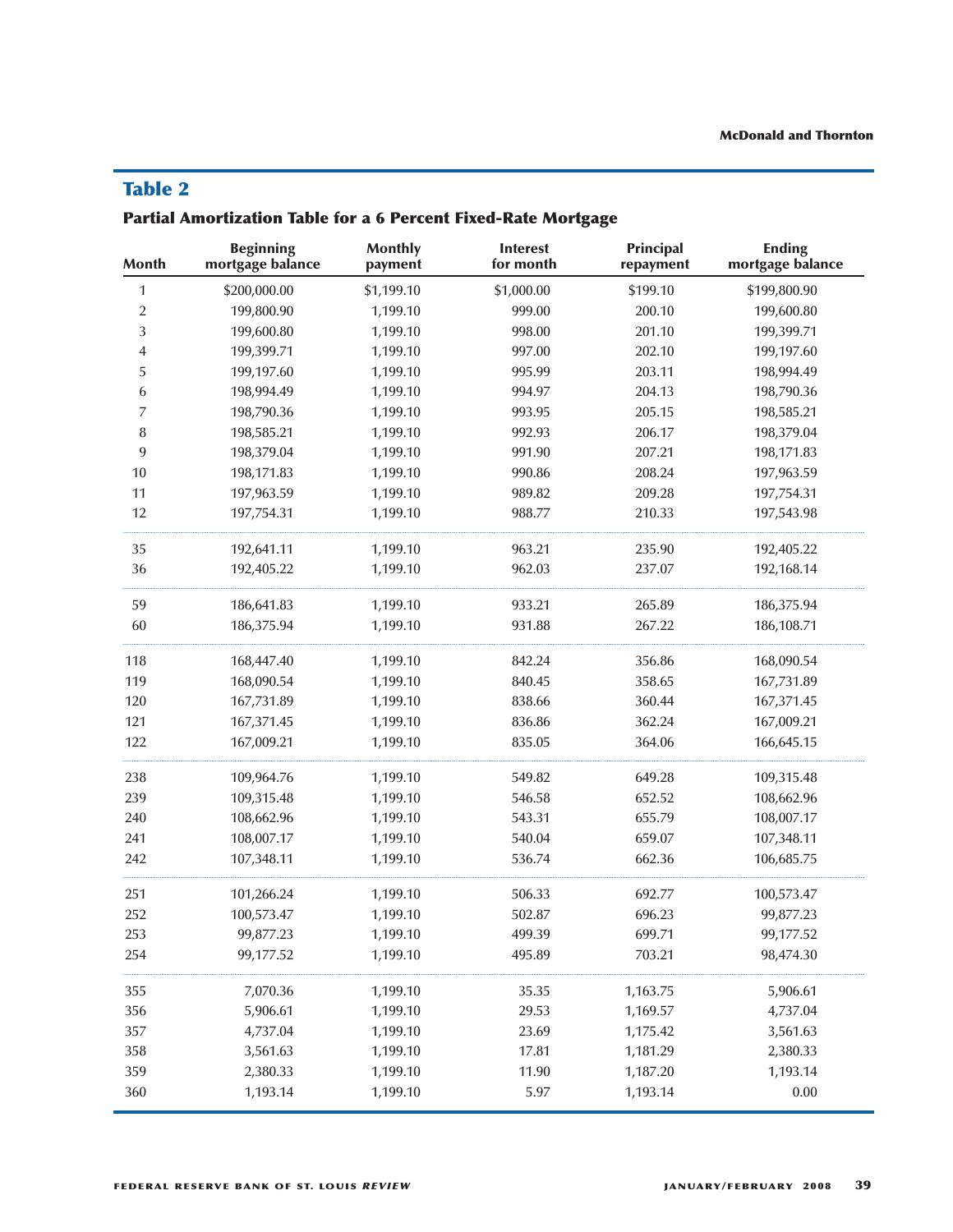formula is just the inverse of the compound interest formula, i.e., **hornton**<br>*t* the inverse of the<br> $la$ , i.e.,<br> $MB_0 = MB_m / (1 + r)$ **1ton**<br> **1.e.,**<br>  $\frac{d}{d}$  =  $MB_m / (1+r)^m$ .

(3) 
$$
MB_0 = MB_m / (1+r)^m.
$$

In the case of mortgages, and most investments, all of the money is not paid on the maturity date. Rather, income is received periodically over time. The present value of the entire stream of income to be received over time is just the sum of the present value of each of the future payments. In the case of our mortgage example, the present value of the mortgage loan is given by  $MB_0 = MB_m / (1+r)^m$ .<br>case of mortgages, and most inve<br>of the money is not paid on the is<br>ather, income is received period<br>The present value of the entire s<br>to be received over time is just then<br>the value of each of the future  $MB_m / (1+r)^m$ .<br>
tgages, and most ir<br>
ey is not paid on th<br>
ome is received perity<br>
trivalue of the entir<br>
red over time is just<br>
each of the future p<br>
tgage example, the<br>
loan is given by<br>  $\frac{MP_2}{(1+r)^2} + \cdots + \frac{MP_{36}}{(1+r)}$ 

(4) 
$$
MB_0 = \frac{MP_1}{(1+r)^1} + \frac{MP_2}{(1+r)^2} + \dots + \frac{MP_{360}}{(1+r)^{360}}
$$

where  $MP_i$  denotes the monthly payment to be received *i* months in the future. In the case of a fixed-rate loan, the monthly payments are the same—that is,  $MP_i = MP_j$  for all *i* and *j*—and equation (4) can be written more compactly as  $\mathbb{R}^p$  of  $M P_i$  denotes the monthly pay<br>  $\mathbb{R}^p$  or  $d$  *i* months in the future. In the rate loan, the monthly payme<br>  $-\text{that is, } MP_i = MP_j \text{ for all } i \text{ and } i$ <br>  $\text{and } (4) \text{ can be written more co}$ <br>  $MB_0 = MP \left( \frac{(1+r)^m - 1}{r(1+r)^m} \right)$ <br>  $\text{and } MB_0 = MP \$ is the monthly parameters in the future<br>
16 in the future<br>
16 *P<sub>i</sub>* = *MP<sub>j</sub>* for all<br>
16 *Pi* = *MP* $\left(\frac{(1+r)^{r}}{r(1+r)^{r}}\right)$ <br>
16 *COD* is the mortgage<br>
16 *COD*  $\left(\frac{(1.005)^{360} - 1}{1.005(1.005)^{360}}\right)$ onthly<br>future<br>hly pa<br>for all<br> $r = r \left(1 + r\right)^m$  $\begin{pmatrix} r \end{pmatrix}^2$  and  $\begin{pmatrix} 1 \end{pmatrix}$  to the future. In the payment of  $\begin{pmatrix} 1 \end{pmatrix}$  and  $\begin{pmatrix} 1 \end{pmatrix}$  and  $\begin{pmatrix} 1 \end{pmatrix}$  and  $\begin{pmatrix} 1 \end{pmatrix}$  and  $\begin{pmatrix} 1 \end{pmatrix}$  and  $\begin{pmatrix} 1 \end{pmatrix}$  and  $\begin{pmatrix} 1 \end{pmatrix}$  and  $\$ 

(5) 
$$
MB_0 = MP\left(\frac{(1+r)^m - 1}{r(1+r)^m}\right).
$$
  
For our hypothetical mortgage, the present of receiving \$1,199.10 per month for 30 yee  
\$1199.10  $\left(\frac{(1.005)^{360} - 1}{\cdots} \right) = $200.000$ 

For our hypothetical mortgage, the present value of receiving \$1,199.10 per month for 30 years is

\$1199.10 
$$
\left( \frac{(1.005)^{360} - 1}{0.005(1.005)^{360}} \right)
$$
 = \$200,000

This shows that the mortgage lender is, in essence, purchasing an investment that pays \$1,199.10 per month for each of the next 360 months.

In this example, we knew *MP* and *r*, so we could solve the equation for the present value,  $MP<sub>0</sub>$ . Although it is more complicated to solve, if we knew  $MP$  and  $MP_0$  we could have solved the equation for *r*. The question is, If I were to pay \$200,000 today for the right to receive \$1,199.10 each month for the next 360 months, what would be the effective annual interest rate? Of course, we know the answer is 6 percent (0.005 times 12).

Equation (5) can be modified slightly to determine the APR. The modification stems from the fact that there are expenses associated with financing the purchase of a home rather than

paying cash for it. These additional expenses are considered *pre-paid interest*. For example, if you borrow \$200,000 to buy a home but, in doing so, incur \$3,000 in expenses solely because you are financing the purchase, you are in effect only borrowing \$197,000. The calculation of the APR accounts for this fact by making an adjustment for these expenses, which are referred to as fees. Hence, the APR is the interest rate that solves islaered *pre-pala interest.* For example, in<br>row \$200,000 to buy a home but, in doing<br>ur \$3,000 in expenses solely because you<br>ancing the purchase, you are in effect only<br>rowing \$197,000. The calculation of the *l*<br>ounts 0.000 to buy a home but, in doir<br>
in expenses solely because yo<br>
e purchase, you are in effect on<br>
197,000. The calculation of the<br>
this fact by making an adjustm<br>
enses, which are referred to as<br>
PR is the interest rate *r*  $r = 1$ <br> *r*  $r = 0$ <br> *r*  $r = 0$ <br> *r*  $r = 1$ <br> *r*  $\left(\frac{r}{r}\right)^m$ <br> *r*  $\left(\frac{r}{r}\right)^{360}$ <br> *r*  $\left(1+r\right)^{360}$ For  $\epsilon$ <br>*reeffer the point dely be are in localating are refer*<br>*reeffer the refer*<br> $\frac{1+r}{r(1+r)}$ ditional exemple to the star in the star in effective to the leader of the star in effective to the star in the star in the star in the star in the star in the star in  $1+r)^m - 1$ For it. These additional of  $e$ -paid interest. For exall to the position of the pair of the parameters of  $p$ -paid interest solely becalculation is fact by making an a mass, which are referred  $PR$  is the interest rate the it. These additional exp<br>paid interest. For examp<br>0 to buy a home but, in  $\alpha$ <br>expenses solely because<br>urchase, you are in effect<br>.000. The calculation of<br>s fact by making an adju<br>ses, which are referred to<br>is the interes

(6) 
$$
MB_0 - \text{Fees} = MP \left( \frac{(1+r)^m - 1}{r(1+r)^m} \right)
$$

So, applying this formula to our hypothetical example, solving the equation

$$
$200,000 - $3,000 = $1,199.10 \left( \frac{\left(1+r\right)^{360} - 1}{r \left(1+r\right)^{360}} \right)
$$

for *r*, yields a monthly interest rate of 0.512 percent or an annual APR of 6.142 percent.

Obviously, the larger are the fees, the smaller is the effective loan and the higher is the APR. Hence, when considering a mortgage, one must consider both the stated mortgage rate and the fees that are required to get this rate. Indeed, it is often possible to get a lower mortgage rate by paying higher fees. When considering such options, the APR can be very useful for deciding which mortgage option is best.

It is important to note that the APR is not always calculated the same way by all financial institutions; different fees may or may not be included. According to the Federal Reserve Board, fees that are considered part of the finance charge are as follows: interest, service charges, buyer's points, assumption fees, and insurance charges required by the lender (with a few exceptions). Fees that are not part of the finance charge are application fees (if charged to all applicants), late fees, bounced check fees, seller's points, titling fees, appraisals, credit report fees, taxes, notary fees, and fees for opening an escrow account. 7

<sup>7</sup> The general rule is that if the fee is charged solely because the purchase is being financed, it should be included. Excluding credit report fees would appear to violate this rule because they are included solely because the purchase is being financed. Congress wrote this exclusion into the Truth in Lending Act.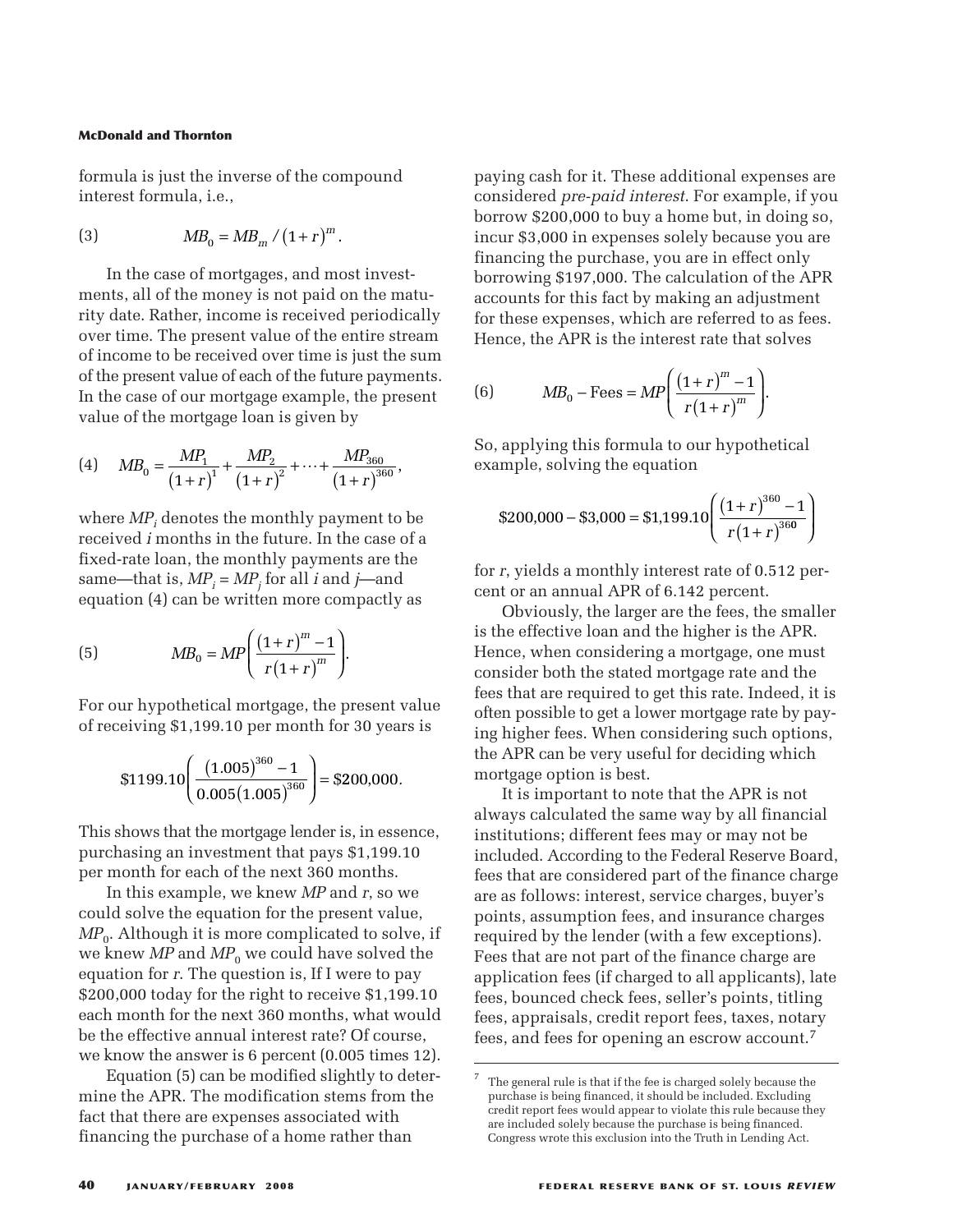| <b>Included</b>                            | <b>Excluded</b>     | <b>Sometimes included</b>                                                         |
|--------------------------------------------|---------------------|-----------------------------------------------------------------------------------|
|                                            |                     |                                                                                   |
| Interest                                   | Late payment fees   | Appraisals (excluded if required of all applicants)                               |
| Service or carrying charges                | Returned check fees | Home inspections and pest inspections<br>(excluded if required of all applicants) |
| <b>Broker</b> fees                         | Title fees          | Voluntary insurance                                                               |
| Private mortgage insurance                 | <b>Taxes</b>        | Application fees (excluded if required of all<br>applicants, otherwise included)  |
| Assumption fees                            | License fees        |                                                                                   |
| Points                                     | Appraisal fees      |                                                                                   |
| Fees for establishing an<br>escrow account | Credit report fees  |                                                                                   |

# **Table 3**

### **Fees and the Annual Percentage Rate**

Table 3 displays the fees that are included and excluded from the APR. The third column displays fees which may or may not be included, depending on the lender and the size of the fee.

It is also important to note that the lender has some leeway in terms of the accuracy of the APR that he reports. The actual finance charge can be underreported by as much as \$100. Also, according to Regulation Z, the reported rate is considered accurate if it is within one-eighth of 1 percent of the true rate. If one bank quotes a rate of 6.125 percent while another bank quotes a rate of 6.25 percent, it is hard to determine which rate is really lower because of the allowed margin of error.

**Value of the APR.** The APR is very useful, but it has limitations. Important among these is the fact that the APR assumes that you will have the mortgage for its entire term. Although most mortgages have a term of 30 years, only a small portion of mortgages last their full term. Most mortgages are paid off early, because the borrower prepays the loan, sells the property, refinances the mortgage, or defaults. According to Douglas Duncan, chief economist of the Mortgage Bankers Association, the average term of a mortgage is 3 to 5 years. The APR for our previous hypothetical \$200,000, 30-year mortgage—assuming closing costs of \$3,000—is 6.142 percent. This APR is based on the assumption that this mortgage will run to term (i.e., 30 years). But if the house is

sold or the mortgage refinanced after 3 years, the effective APR would be 6.577 percent. If it is sold or refinanced after 5 years, the effective APR would be 6.367 percent. A modification to our original formula is necessary to calculate the APR of a loan that is paid off before maturity. The modification comes from the fact that rather than paying off the entire loan over the term of the mortgage, the borrower must pay off the remainder of the mortgage balance,  $RB<sub>m</sub>$ , when the loan is repaid. The modification takes the present value of this payment into consideration in calculating the APR. Specifically, the modified APR formula is *M* Id or refinanced after is<br> *M x* and the 6.367 perce original formula is nece original formula is nece original formula is nece original comodification comes frequency and in the mortgage of the mortgage original. T *rcent.*<br>mecessed off<br>s from<br>wer mage ba<br>modif<br>yment<br>Specif<br> $1+r$ <br> $r(1+r)$ ter 5 year<br>
ercent. A :<br>
necessary<br>
aid off bet<br>
s from the<br>
ire loan of<br>
wer must<br>
age balan<br>
modificat<br>
specifical<br>
1+r)<sup>m</sup> -1 Fremanced after 3 years, the<br>
ild be 6.367 percent. A modif<br>
inal formula is necessary to ca<br>
loan that is paid off before n<br>
ification comes from the fact<br>
ing off the entire loan over th<br>
gage, the borrower must pay<br>
or etinanced after 5 years, the effect<br>d be 6.367 percent. A modification<br>l formula is necessary to calculate<br>ban that is paid off before maturit<br>ication comes from the fact that ra<br>g off the entire loan over the term<br>ge, th

(7) 
$$
MB_0 - \text{Fees} = MP \left( \frac{(1+r)^m - 1}{r(1+r)^m} \right) + \frac{RB_m}{(1+r)^m}.
$$

The remaining balance on our mortgage can be read off the corresponding row of our amortization table (Table 2). After 5 years, the remaining mortgage balance is \$186,375.94 (the balance at the end of 59 months or the beginning of 60 months). Applying the formula to our example,  $B_0$  – Fees =  $M$ <br>maining balan<br>ff the correspo<br>ble (Table 2).<br>age balance is<br>d of 59 month<br>s). Applying t<br>\$200,000 – \$3,  $B_0$  – Fe $\,$ mainir $\,$ ff the c $\,$ ble (Ta $\,$ age bal $\,$ d of 59 $\,$ s). App $\,$ \$200,00 $\,$ \$1,199.  $B_0$  – Fees =  $MP\left(\frac{(1+r)^2}{r(1-r)}\right)$ <br>
in the corresponding pole (Table 2). After 5<br>
ge balance is \$186,3%<br>
of 59 months or the<br>
delingthermian of the form<br>
200,000 – \$3,000 =<br>
1.199.10  $\left(\frac{(1+r)^{59}-1}{\cdots}\right)$  $\frac{(17)}{1}$  and items of the set of the set of the set of the set of  $59$  $=MP\left(\frac{(1-p)^2}{r}\right)$ <br>balance on<br>responding 2). After<br>ce is \$186<br>onths or t<br>ing the fo<br>- \$3,000 =  $r = MP \left( \frac{r}{r} \right)$ <br>
balance<br>
respondi<br>
e 2). Afte<br>
ce is \$18<br>
onths or<br>
ing the iffer the same of the same of the same<br>  $r(1+r)^{56}$  $\left( \frac{Rl}{1 + \frac{1}{1 + \frac{1}{1 + \frac{1}{1 + \frac{1}{1 + \frac{1}{1 + \frac{1}{1 + \frac{1}{1 + \frac{1}{1 + \frac{1}{1 + \frac{1}{1 + \frac{1}{1 + \frac{1}{1 + \frac{1}{1 + \frac{1}{1 + \frac{1}{1 + \frac{1}{1 + \frac{1}{1 + \frac{1}{1 + \frac{1}{1 + \frac{1}{1 + \frac{1}{1 + \frac{1}{1 + \frac{1}{1 + \frac{1}{1 + \frac{1}{1 + \frac{1}{1 + \frac{1}{1 + \frac{1}{1 + \frac{1}{1 + \frac{1}{1$ 

$$
$200,000 - $3,000 =\n$1,199.10 \left( \frac{\left(1+r\right)^{59} - 1}{r\left(1+r\right)^{59}} \right) + \frac{$186,375.94}{\left(1+r\right)^{59}};
$$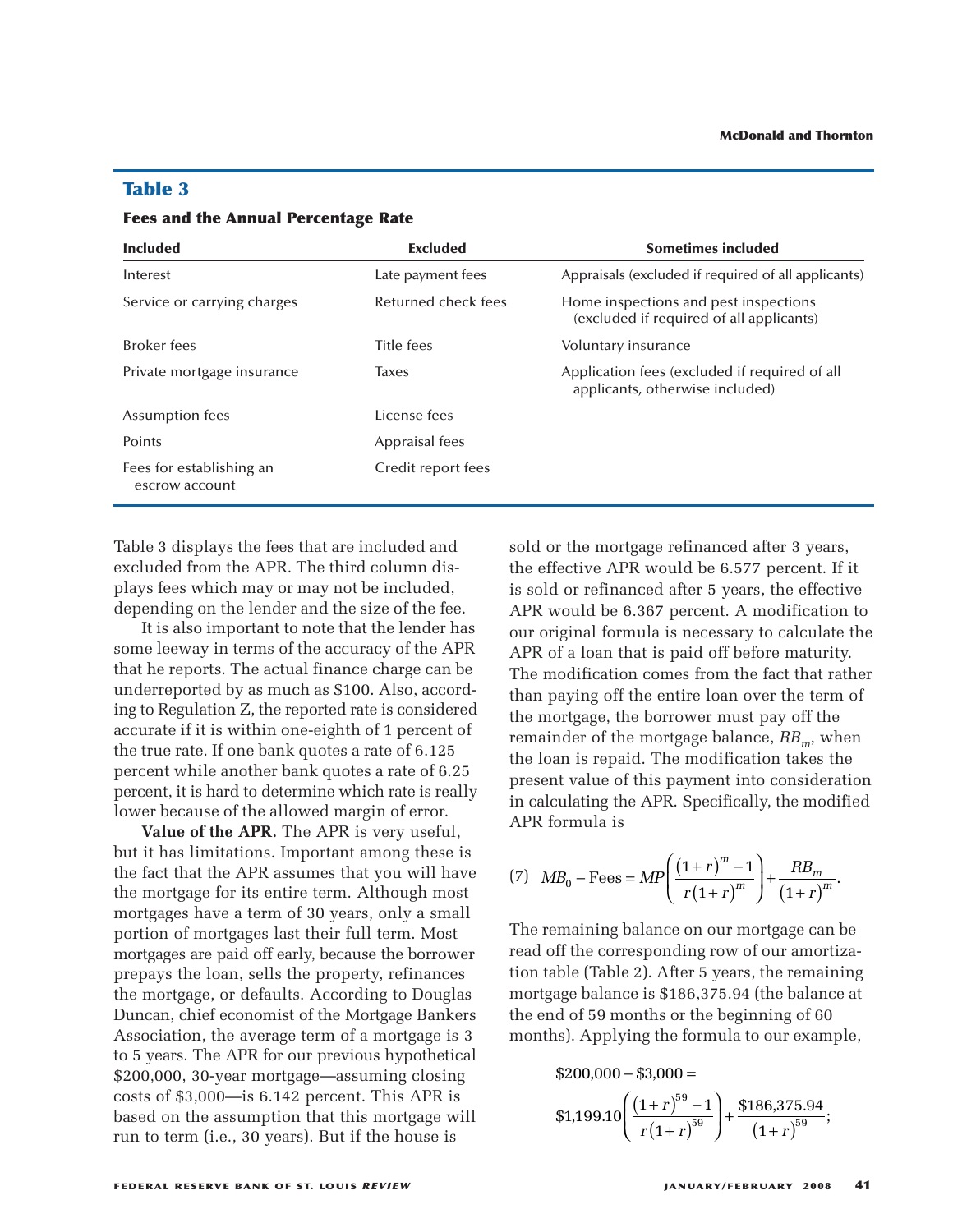solving for *r* gives a monthly interest rate of 0.531 percent, or an annual rate of 6.367 percent. Hence, the quoted APR understates the true effective interest rate if the borrower plans to prepay the loan before its maturity date.

The APR is also less useful for comparing ARMs. The quoted APR on an ARM is not only based on the full term of the loan, but also assumes that the index to which future rate adjustments are linked will remain constant for the life of the loan. It neither accounts for the volatility of the index nor allows borrowers to compare the different indices that may be available. It also ignores the maximum rates allowed under a particular adjustable rate structure.

## *Refinancing*

There are three reasons that someone might want to refinance a mortgage: to obtain a lower interest rate, to consolidate interest payments that are not tax deductible into mortgage interest payments which are tax deductible, or to obtain cash for some other purpose. Refinancing to lower interest payments is often a good idea if interest rates have fallen since the original mortgage closed or if a person currently has an ARM and wants to avoid the uncertainty of future interest rate adjustments. There are two important facts to keep in mind when considering refinancing solely to obtain a lower interest rate. The first is the term of the loan. If the new mortgage has a term that is shorter than the term remaining on the existing mortgage, the only issue is whether the effective interest rate is lower than that on the current fixed-rate mortgage. If the term on the new mortgage is longer than the remaining term of the exiting mortgage, the decision is more complicated. For example, if one refinances a 30-year mortgage with a remaining term of 20 years with a new 30-year fixed-rate mortgage, at a lower interest rate, the interest rate savings may be offset by the fact that interest will be paid over 30 years instead of 20. Of course, if the loan has no prepayment penalty, the effective term of any mortgage can be set anywhere the borrower desires simply by adjusting the payment to that of the desired term. For example, assume that after 10 years we want to refinance our current

\$200,000, 30-year mortgage that we took out when interest rates were 6 percent with a new 30-year fixed-rate mortgage with a 5 percent rate. The amortization table (Table 2) shows that the remaining balance on the loan is \$167,371.45. Using equation (1) we calculate that our monthly payment for borrowing \$167,371.45 for 30 years is \$898.49, which is \$300.62 less than the current monthly payment of \$1,199.10. While the interest rate is lower, the total interest cost over the life of the loan is \$156,083.56, compared with \$120,412.80 for a 20-year fixed-rate mortgage at 6 percent (the current mortgage). The difference is due to the fact that interest is being paid over 30 years with the new mortgage and only 20 years with the old. Hence, while the annual interest rate is lower, the total interest cost over the life of the loan is higher.

Because there are no prepayment penalties, the borrower can effectively determine the term of the mortgage simply by adjusting the monthly payment. For example, using equation (1) we find that the monthly payment on a 20-year, fixed-rate loan with an annual rate of 5 percent is \$1,104.58. Hence, with a monthly payment of \$1,104.58, the 30-year loan would be paid off at the same time that the existing loan would have been paid off (20 years), with a total interest cost of \$97,727.15. Alternatively, one could maintain the monthly payment at the level of the old mortgage, \$1,199.10. In this case, the loan would be paid off in about 17 years, 6 months, with a total interest cost of about \$84,000. 8

Some financial institutions offer a *no-cost refinance*. This means that there are no costs to the loan. In this case, the stated rate and the APR are identical. In effect, the costs are covered in the interest rate: That is, the costs have been financed, resulting in a contract interest rate that is higher than the rate for loans that have finance costs.

Comparisons such as the above are particularly important when considering consolidating non-tax-deductible debt (e.g., credit card debt and auto loans) into a mortgage. The mortgage has two advantages: the interest rate will likely

Note that if  $MB_0$ , MP, and *r* are known, it is possible to solve equation (5) for *m*.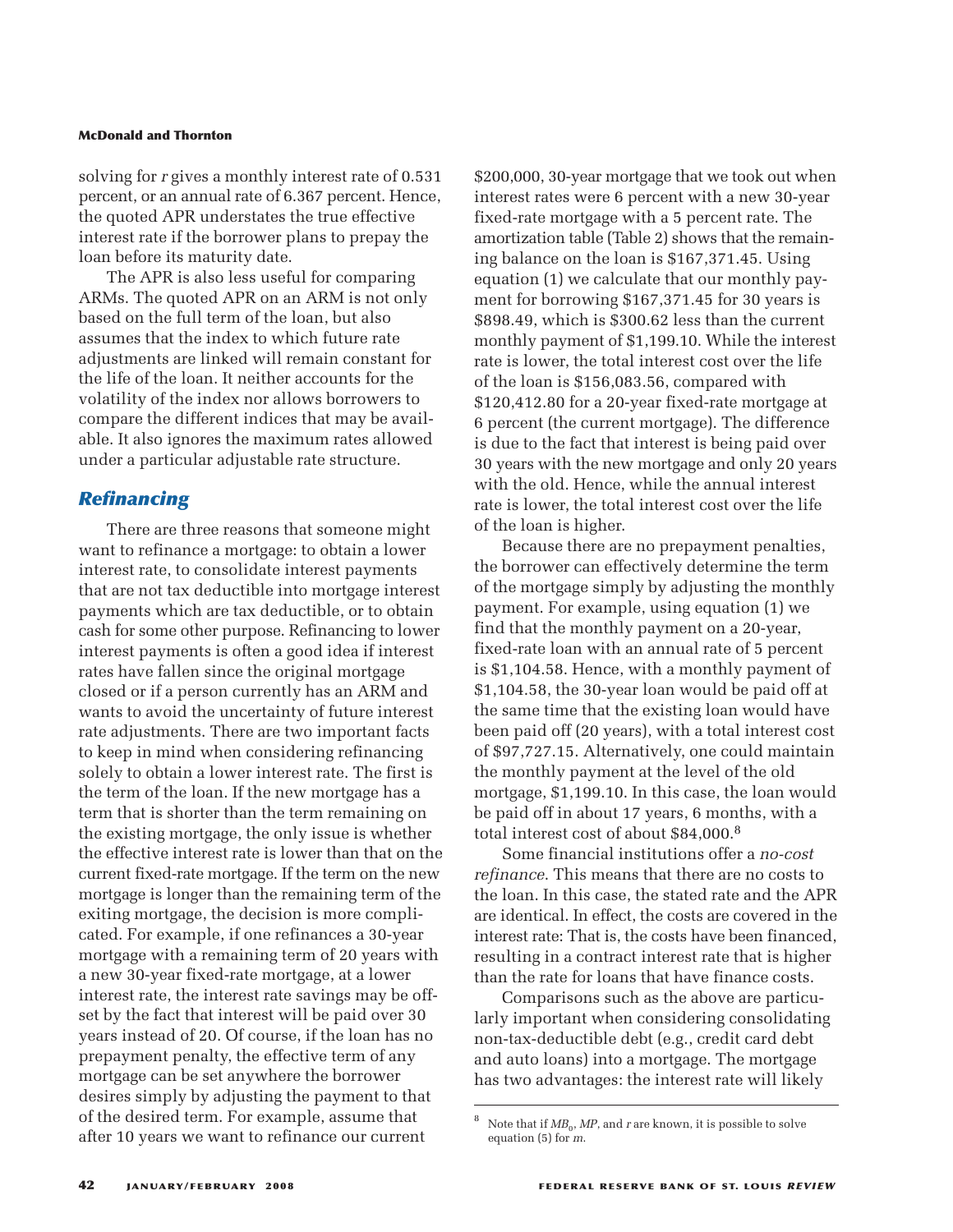be lower and the interest is deductible for tax purposes. However, if one anticipated paying off the consolidated loan before the term of the new mortgage, the interest costs could be higher because the loan is being repaid over a much longer period.

## *Home Equity Loans*

The *equity* in a home is the difference between the current market value of the home and the remaining balance on all of its mortgages. Of course, the true market value of the home is not known until the house is actually sold; consequently, the home's equity is estimated by subtracting the principal remaining on existing mortgages from an estimate of the property's market value. A home equity loan is simply money borrowed using the equity in the home as collateral. Home equity loans have two advantages: First, because the loan is collateralized by the home, the interest rate is lower than what could be obtained on an otherwise identical unsecured loan. Second, with some exceptions, the interest paid on home equity loans is deductible for tax purposes. Hence, home equity loans (or home equity lines of credit) are low-cost methods of finance for many homeowners. For many people, the equity in their home is their major source of wealth. Hence, using home equity loans to finance current consumption may put their wealth at risk.

A *reverse mortgage* can be thought of as a particular type of home equity loan, because in this case the individual is borrowing money using the equity in the home as collateral. Instead of making payments, the homeowner receives payments. The homeowner can select to have a fixed monthly payment, a line of credit, or both. The amount owed increases with the payments or draws on the line of credit, and interest cost is based on the outstanding loan balance.

From the point of view of the lender, reverse mortgages are investments. Instead of receiving monthly payments to cover interest, fees, and principal, all of the money lent, interest payments, and incurred fees are received in a single payment when the house is sold.

Reverse mortgage loans are available only to individuals who are 62 years or older. The loan

#### **McDonald and Thornton**

payments are not taxable and generally do not affect Social Security or Medicare benefits. Like other mortgages, lenders charge origination fees and other closing costs; consequently, the effective interest rate will be higher than the contract rate. As is the case for regular mortgages, this means that the effective interest rate may be considerably higher for individuals who stay in their homes for only a short time after taking out a reverse mortgage. Lenders may also charge servicing fees during the life of the mortgage. As with regular mortgages, the interest rate can either be fixed or variable, with the variable rate tied to a specific index that fluctuates with market rates. Reverse mortgages may be useful for people with home equity but relatively low periodic income. Because the loan is repaid when the home is sold, the danger is that the borrower will use up all of the equity in the home, having nothing to leave to their heirs. Most reverse mortgages have a "nonrecourse" clause, which prevents the borrower, or their estate, from owing more than the value of the home when it is sold. This protects the borrower, but it also means that the lender will be conservative in determining how much they are willing to lend. There are basically two types of reverse mortgages: (i) federally insured reverse mortgages known as home equity conversion mortgages (HECMs), which are backed by the U.S. Department of Housing and Urban Development (HUD), and (ii) proprietary reserve mortgages, which are privately funded.

As with any mortgage, care must be exercised when considering the costs and benefits of a reverse mortgage. To better understand reverse mortgages, it is useful to consider a hypothetical example of how a reverse mortgage works. Assume the homeowner would like to receive a monthly payment of \$1,000 and that they can obtain a reverse mortgage at an annual interest rate of 6 percent. At the end of the first month, the homeowner would owe \$1,005, the \$1,000 payment received at the beginning of the month plus \$5 interest for the month. Letting LB<sub>i</sub> denote the loan balance at the end of the *i*th month, the amount owed at the end of the first month would be  $LB<sub>i</sub> = MP(1 + r)$ . The balance at the end of the second month would be the \$1,005 balance at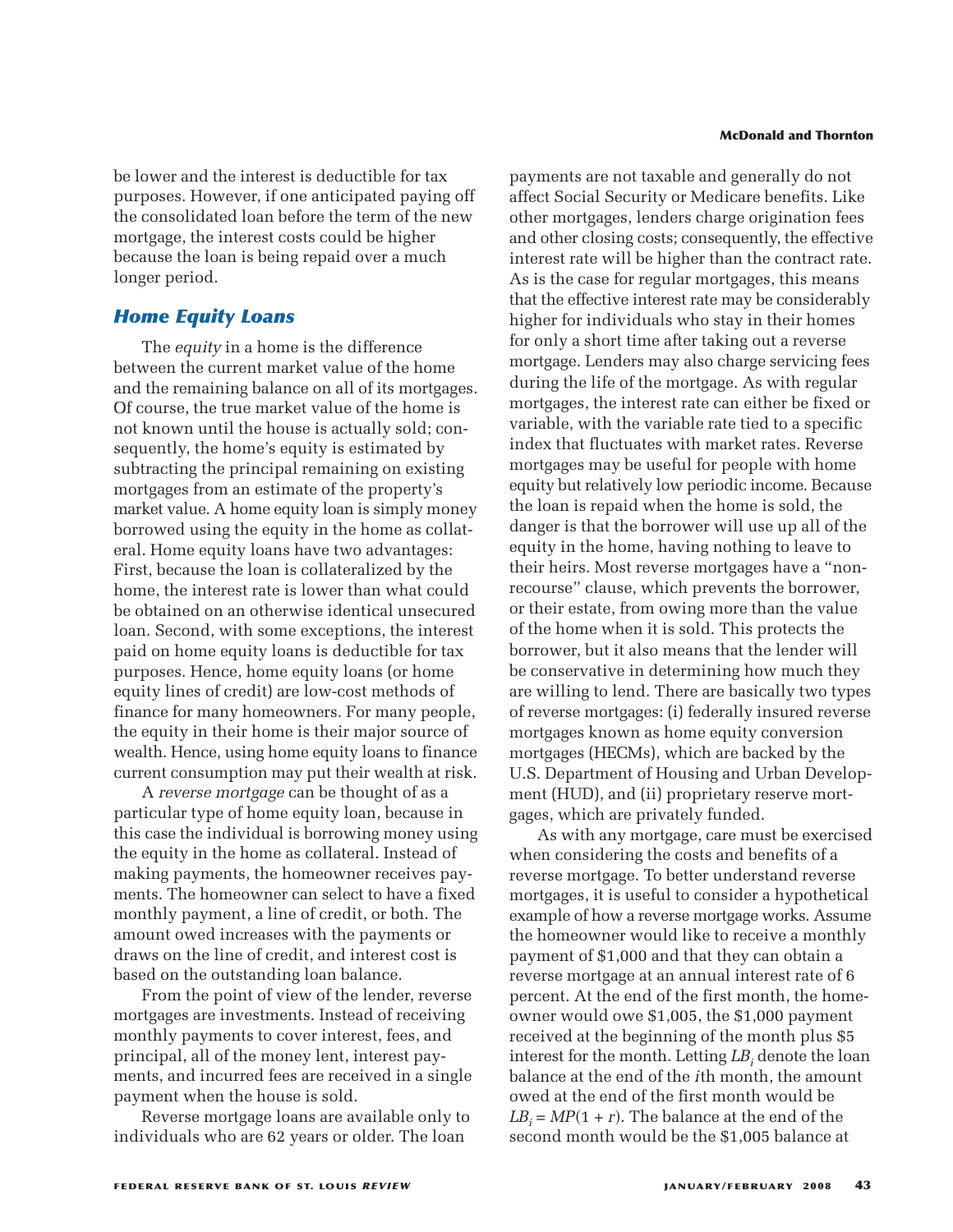the end of the first month, plus the interest on this amount for the month—that is,  $$1,005(1.005)$ —plus the \$1,000 payment at the beginning of the second month plus interest—that is, \$1,000 (1.005). This can be expressed as  $LB<sub>2</sub> = MP(1 + r)<sup>2</sup>$ + MP1 + *r*-. The amount at the end of the *m*th month is given by **onald and Thornton**<br>
end of the first month, plus the interest a<br>
amount for the month—that is, \$1,005(1<br>
lus the \$1,000 payment at the beginning<br>
second month plus interest—that is, \$1,<br>
05). This can be expressed as  $LB$ Fhornton<br> **p** first month, p<br>
or the month—<br>
,000 payment<br>
onth plus inte<br>
can be express<br>
The amount at<br>
an by<br>  $\binom{m}{k}$   $\binom{MP(1+r)^m}{k}$ (**a and Thornton**<br>
(**c**) ount for the month—that is, \$1,005(1.<br>
the \$1,000 payment at the beginning cond month plus interest—that is, \$1,0<br>
This can be expressed as  $LB_2 = MP(1 + r)$ . The amount at the end of the *m*tis give

$$
dP(1 + r)
$$
. The amount at the end of the *m*th  
onth is given by  

$$
LB_m =
$$

$$
MP(1+r)^m + MP(1+r)^{m-1} + \dots + MP(1+r),
$$
which can be written more compactly as  

$$
LB_m = MP\left(\frac{(1+r)^m - 1}{m}\right).
$$

which can be written more compactly as

(8) 
$$
LB_m = MP \bigg( \frac{(1+r)^m - 1}{r} \bigg).
$$

Note the similarity between this equation and the right half of equation (1). Now ask the question, What would be the outstanding balance at the end of 10 years if an individual drew \$1,000 per month and the annual interest rate charged was 6 percent? The answer is \$163,879.35—that is, can be written more compactly as<br>  $LB_m = MP\left(\frac{(1+r)^m - 1}{r}\right)$ .<br>
e similarity between this equation as<br>
alf of equation (1). Now ask the ques<br>
vould be the outstanding balance at<br>
10 years if an individual drew \$1,00<br>
and the  $MP\left(\frac{(1+r)^m - 1}{r}\right)$ .<br>between this equation a<br>on (1). Now ask the ques<br>e outstanding balance at<br>in individual drew \$1,00<br>uual interest rate charges<br>wer is \$163,879.35—tha<br> $\frac{(05)^{120} - 1}{0.005}$  = \$163,879.35

$$
$1,000\left(\frac{(1.005)^{120} - 1}{0.005}\right) = $163,879.35
$$

This means that if a homeowner had equity of \$165,000, they could draw \$1,000 per month for 10 years before the total amount of the loans plus interest essentially consumed all of the home's equity.

Of course, the question that individuals considering a reverse mortgage are most concerned about is, How much will I be able to receive each month given the value of my home? The answer is obtained by solving equation (8) for *MP*—that is, *M*; the question the verse mortgage as  $V$  much will I be the value of my halo is a point of my halo is a point  $MP = HE \left( \frac{I}{\frac{1}{2}} \right)$ on that ind<br>age are mos<br>
1 I be able to<br>
1 my home?<br>
ation (8) for<br>  $\frac{r}{1+r}$ 

(9) 
$$
MP = HE\left(\frac{r}{(1+r)^m - 1}\right),
$$

where  $H\!E$  replaces  $LB<sub>m</sub>$  and denotes the homeowner's equity—the maximum amount that the lender will lend on a reverse mortgage. Again, using our example, if the home equity is \$165,000 and the annual interest rate is 6 percent, equation (9) indicates that the individual could receive \$1,006.84 per month for 10 years.

Equation (9) considers only the interest costs.

It ignores loan origination fees and other closing costs, as well as servicing fees that the lender may charge. These costs and fees are treated as loans. Origination fees and closing costs are incurred at the time of the loan, whereas servicing fees may be charged in each period. Such costs reduce the equity available to make monthly payments. For example, assume that the closing costs are \$1,000. We know from our compound interest formula, equation (2), that in 10 years the total amount owed on this \$1,000 loan plus interest will be \$1,819.40. This means that only \$163,180.60 of the home's equity will be available for monthly payments. In our example, this means that monthly payment would be reduced from \$1,006.84 to \$995.74.

An important factor in determining the size of the monthly payment is the period of time over which payments are expected to be made. For example, assume the individual is 65 and expects to live in the home until age 85. Hence, they would like to receive monthly payments for 20 years. Following up on our example, if we assume there are no closing costs, the monthly payment that would exhaust the \$165,000 in home equity in 20 years would be \$357.11. If we assume there is \$1,000 in closing costs, this amount is reduced to just \$349.95.

Generally speaking, the older you are when taking out the reverse mortgage, the more you will be able to borrow. This is due to the fact that the period over which you receive payments is likely to be shorter. Also, the higher the value of your home and the larger the equity, the more you can borrow. Your monthly payments will also be higher the lower the interest rate. Because the investor must project the home's future value, which is often difficult to do, reverse mortgages are relatively risky investments. Consequently, the interest rates on reverse mortgages are typically higher than those on otherwise equivalent mortgages.

# **CONCLUSIONS**

This paper addresses a number of significant issues facing the prospective home buyer. For